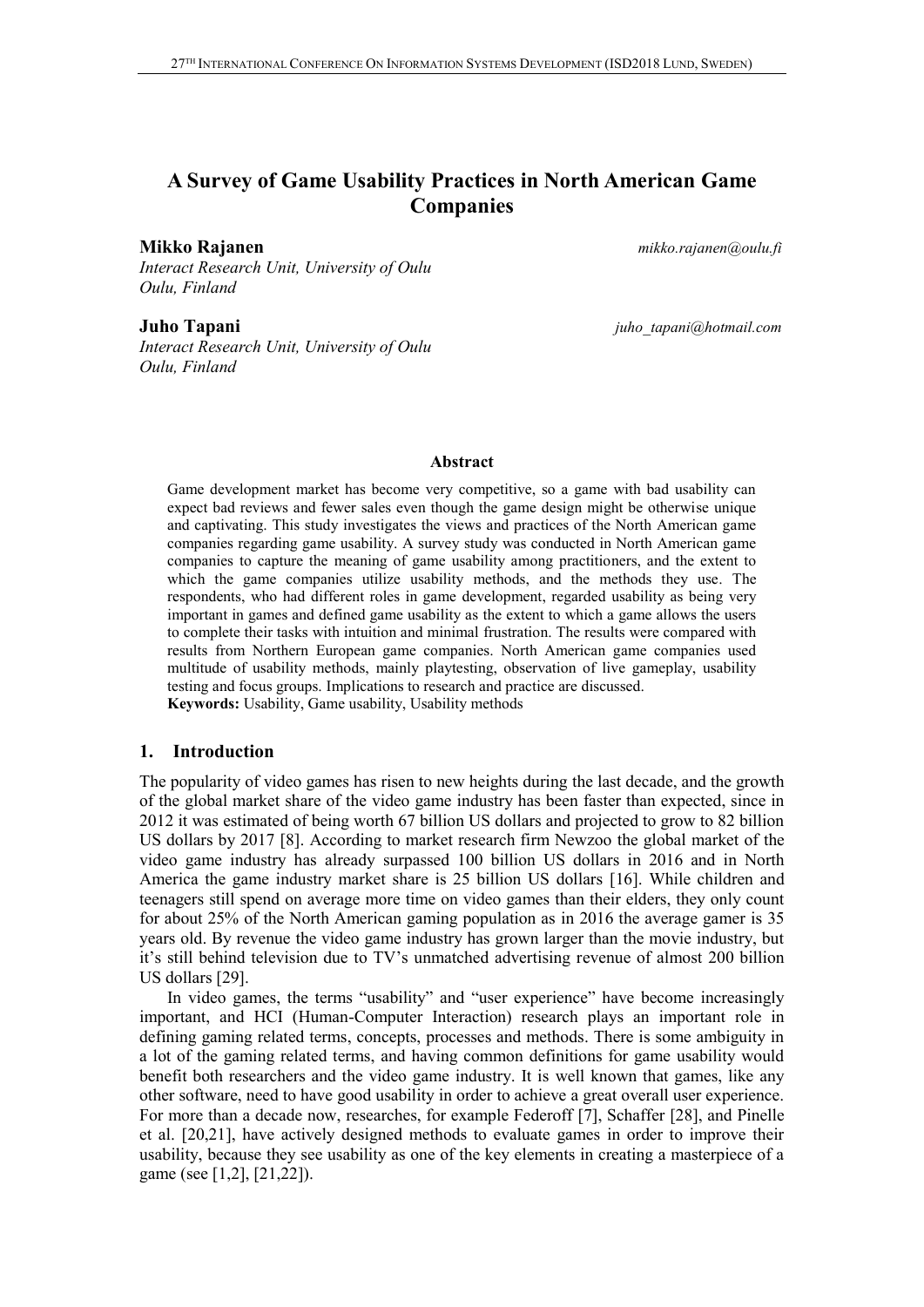The concept of usability is from the HCI field, and it was created to assess the performance and efficiency of user interfaces. There are various methods to evaluate usability, and even though some methods might be more efficient than others, no method is indisputably the best [9], [12]. Similarly, there are many different usability standards, definitions and guidelines, which complement each other addressing the different aspects of usability, the level of detail and the different phases of system life-cycle [15]. Studies about usability methods and practices are necessary in order to detect the most used usability methods and their effectiveness in the development process, in order to evaluate and further develop these methods and practices [27].

Usability in gaming context is still a relatively young concept, so the definition of usability and different usability methods in general and in gaming context in particular still change depending on whom you ask (see [1], [7], [28]). One of the goals of this research is to find some common elements on how companies define usability and usability methods in order to stabilize the terminology in the video game industry, making communication a lot easier. Even under the same genre, different games can lead to completely different user experiences. Therefore, it's important to identify the factors that make great games great and poor games poor [12]. Furthermore, development of games can be costly, so having a game with superior usability instead of just focusing on graphics can provide a competitive advantage for the developers in the game development context [12] and in the gamification context [26].

Game usability research and practice is still not as established as a field of research and practice when compared with other HCI fields [28]. Furthermore, game development professionals do not typically use or recognize the established language and terminology of usability professionals [7]. Formulating an exact definition for the concept of game usability has been proven to be a difficult task for usability researchers and game researchers, as game usability can have completely different meanings to different researchers, from the concepts of quality of the user interface to concepts of flow, engagement and fun. Furthermore, different terms, names and concepts – such as game usability, player-game experience, game experience, game user experience, playability and player experience – have emerged and have been used either interchangeably or having completely different meanings attached to them. This has led to the need to find out what terminology, names, and concepts game developers and usability professionals use when they talk about game usability and what meanings they attach to it, in order to further develop, improve and ultimately standardize the concept of game usability for the benefit of game usability research and the game development in practice.

This study contributes to game usability research through answering the following research questions:

*RQ1: How the North American game companies define game usability?* 

*RQ2: How the North American game companies perceive game usability?* 

*RQ3: What usability methods are used in the North American game companies to improve game usability and to what extent these methods are utilized?*

The scope of this study was limited to North American game companies, North America being one of the leading market regions in game development and sales. In this study the North America is defined as consisting of Canada and the United States of America. To answer the research questions, we conducted a survey where companies were included based on the databases at www.gamedevmap.com and candevs.ca.

The paper is organized as follows. Section 2 presents an overview of research on game usability. Section 3 describes the research methods and the implementation of the survey. Section 4 presents the results. Sections 5 and 6 discuss the results and present our conclusions.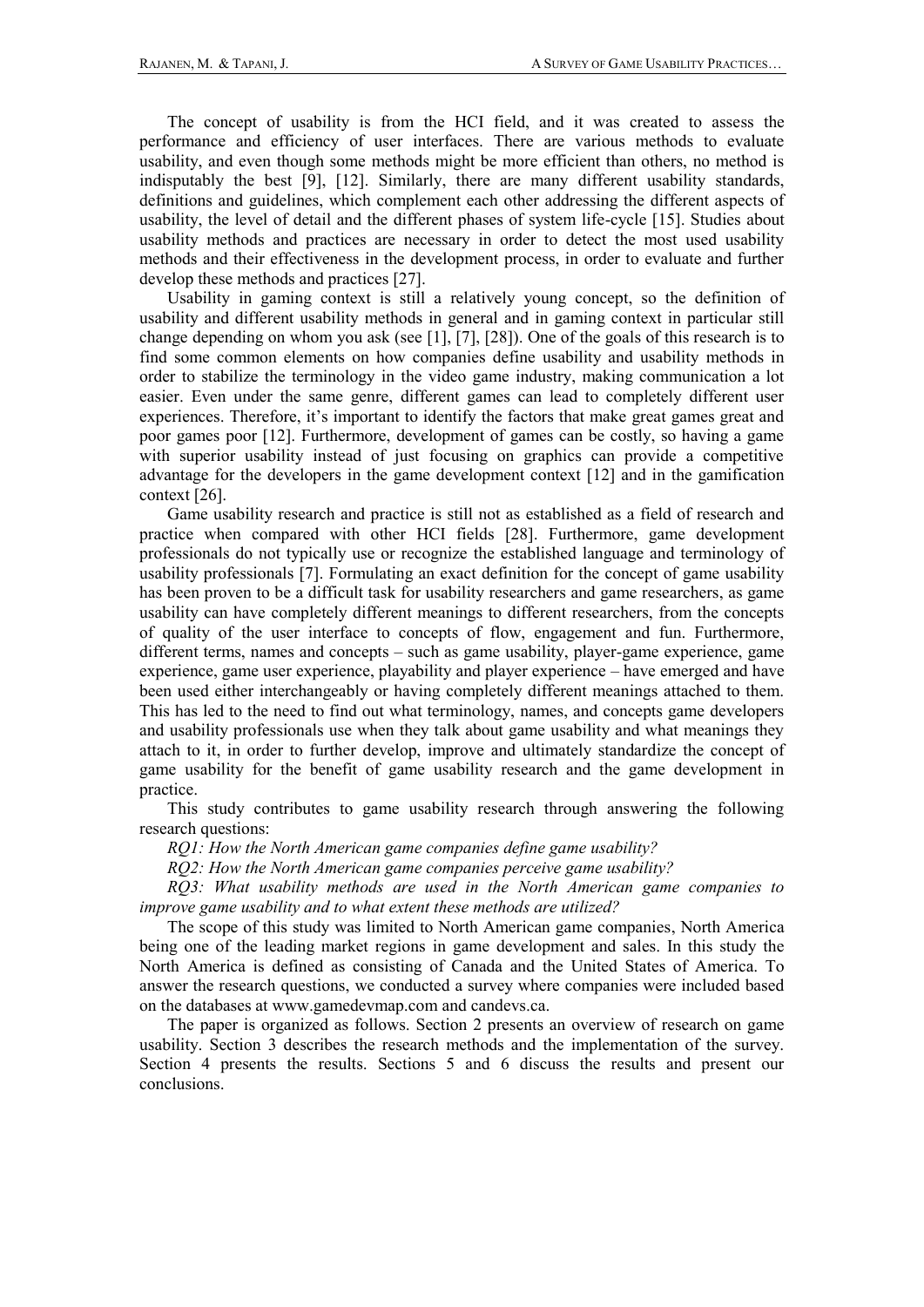# **2. Usability in Games**

Computer and video games and productivity software share some similarities with each other but they are also fundamentally different from each other since games are voluntary to buy and to play, and there are vast catalogue of existing and future game titles to choose from, and games are played for fun instead of completing a task at hand [7], [18]. Because of this fundamental difference between games and productivity software, many researchers have tried to formulate a specific definition for usability in computer and video game context, but there are not yet any commonly agreed on definition for it.

Federoff [7] divided game usability into three components: game interface, game mechanics, and gameplay. From these components gameplay is considered to be the most important, although all of these three components are needed for the game to be functional and satisfying. Federoff also observed that the term 'usability' is not very familiar among the game developers and that the term can be associated only to the interface, so therefore usability might be a more suitable term for productivity software where it's used to evaluate the interface of a product. With games, the term 'usability' becomes even harder to use because in addition to the user interface, game mechanics (for example movement) and gameplay have to be evaluated too. According to Federoff the concept of 'user experience' might be better for describing and evaluating all of these three components of game usability, because it might be a broader and more accessible term for the game developers [7].

Pagulayan et al. [18] pointed out that the subjective experiences and attitudes of the player towards the game has to be measured, because measuring game's usability through normal metrics such as number of errors and task times is not enough. Thus, attributes like ease of use, challenge, and pace are important when evaluating games, because they have an effect on game's overall quality or fun that is often the goal of usability testing. Pagulayan et al. [18] also promotes the importance of user experience by pointing out that traditional usability methods are not enough to determine the level of usability in a game, and the experiences and attitudes of the players also need to be measured. Ease of use, challenge, and pace are used as measurements. According to Pagulayan et al. [18], controls and interface that are easy to use are closely related to fun, and they describe ease of use as the gatekeeper of fun. Ease of use includes things like basic game mechanics, tutorials and instructions, behavior of the in-game camera, in-game interfaces, and learnable and intuitive controls [18].

Desurvire et al. [5] defined game usability as being one component of playability alongside with other components: gameplay, game story, and game mechanics. Their definition of game usability includes the user interface and the methods of player-game interaction. Korhonen and Koivisto [13] presented a very similar definition of game usability, but they have added a new module for mobile content and placed game story and game mechanic elements under gameplay. Like Desurvire, Caplan & Toth [5] and Korhonen & Koivisto [13], Laitinen [14] noticed that game usability definitions focus on user interfaces, but he also pointed out that gameplay, game type, and platform should also be taken into account, because they are connected to each other and must be addressed in order to make the game successful.

Pinelle, Wong & Stach [20] interpreted the game usability to be "the degree to which a player is able to learn, control, and understand a game"; entertainment, engagement, and storyline issues are excluded from this definition because of their ties to artistic and technical issues. Furthermore, Papaloukas, Patriarcheas & Xenos [19] adopted a similar definition as Pinelle, Wong & Stach [20], but they added extra elements of player enjoyment and intrigue as additional dimensions to it.

Febretti & Garzotto [6] approached the game usability through the interface that the games present between the player and the game itself. If usability issues come in the way of the player and the game, or rather between the players and the fun of the game, the players are very likely not to return to the game anymore. This means that the developers must take game usability into account and ensure that the players are able to interact with the game without usability issues hindering the quality of the player-game experience, and that the players are able to reach the fun in the game with minimum amount of unintentional obstacles. Therefore,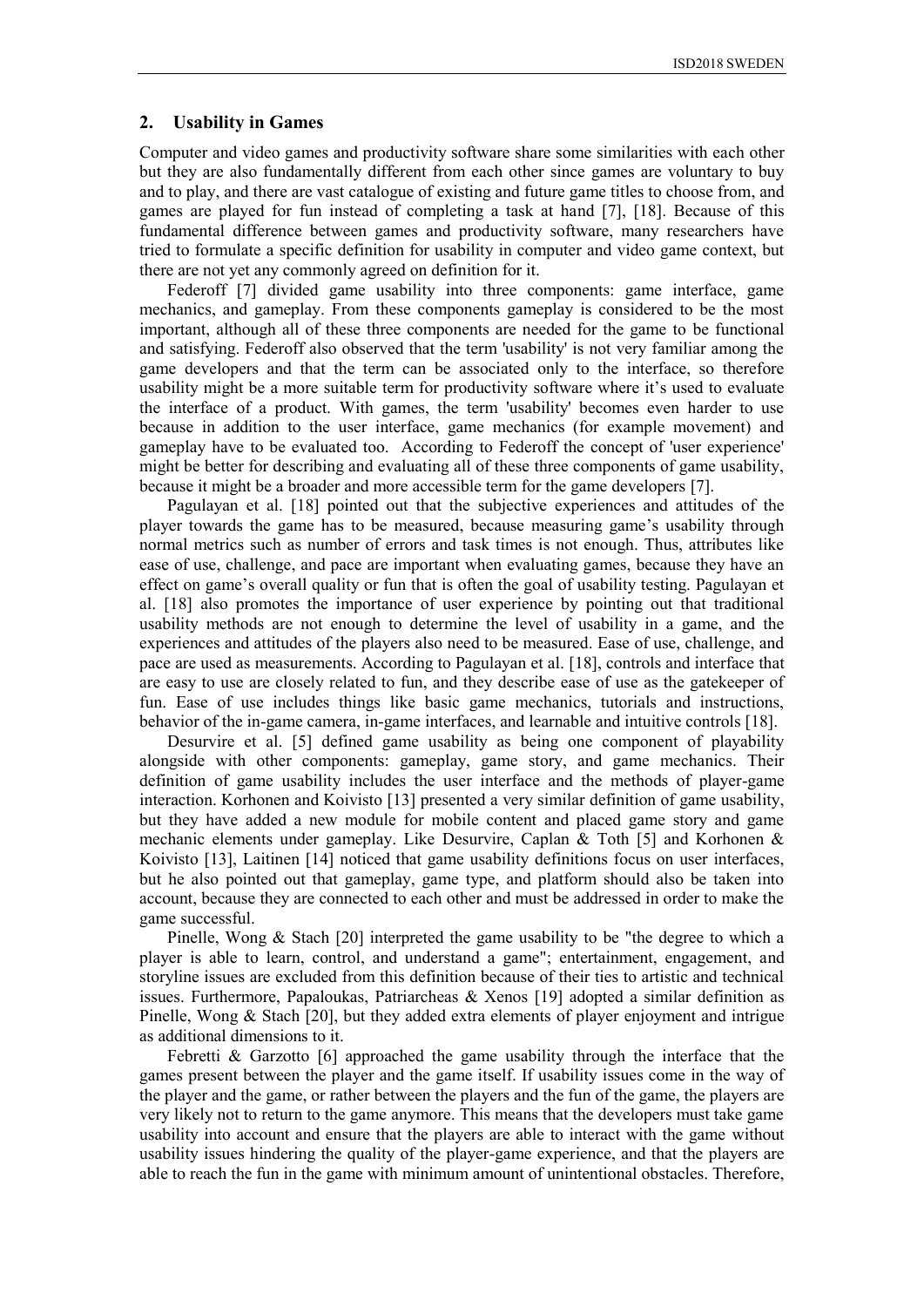it is crucial to find out any issues in the game and the player-game experience that may hinder or break this experience. To better understand player experience and player-game interaction, game developers need to get in contact with the potential customers, the players. In order to find out what the players think about the game, how they play it, and if there are any hidden issues in the player-game experience, the game developers turn most often to activities that measure the usability of their game [25,26]. Therefore, the largest and most influential testing activity in game development appears to be usability testing with assigned testing groups consisting of the players from the target demographic as well as other volunteers [11], [25].

# **3. Research Method**

This study utilized a survey method in order to investigate the views of the North American game companies on game usability and the usability methods they use. A list of game developers located in the United States of America and Canada was gathered by visiting various websites that list game companies, but most of them were acquired from two websites. Canadian companies were found from candevs.ca and U.S. companies from gamedevmap.com. The Canadian website included lists of developers and their email addresses. If the email address wasn't included, it was acquired from the developer's website or by contacting the company via their Facebook account. Gamedevmap.com includes links to over a thousand U.S. game companies. Email addresses were first searched from their websites, and if there were none, the company was contacted via their Facebook account. The limiting factors in acquiring the email addresses were that especially larger companies don't usually have a public email address, and they don't allow everyone to send them a private message on Facebook. The survey was finally sent to 802 companies. This number excludes the companies that were originally in the list, but were removed for different reasons, for example having an invalid email address or having quit development. Also, one company replied that they are not a game company. The survey was created with a web application called Webropol at [www.webpropolsurveys.com.](file:///E:/www.webpropolsurveys.com) A link to the survey was sent to all companies along with a cover letter on February 8th 2016. During the following two weeks, 26 companies completed the survey. On February 22nd a reminder letter was sent to all companies that had yet to submit the survey. During the following two days, 24 more companies completed the survey. A third and final reminder letter was sent on March 8th to which 9 more companies answered during that week. That gives a total of 59 submitted surveys. The survey was based on previous survey studies conducted in Finnish and Northern European game companies [25]. The questionnaire consisted of 39 questions: 29 multiplechoice questions and 10 open questions. The questions were in English. Multiple-choice questions utilized 5-point Likert scale where 1 was "Strongly disagree" and 5 was "Strongly agree". In this paper, we focus on those questions on the survey that were related to the research questions and analyzed the answers to find out how the North American game companies define and perceive game usability, and what usability methods they use and to what extent these methods are utilized.

# **4. Results**

A total of 59 responses was received from the 802 game companies where the survey link was sent, the response rate being 7.4%. The response rate was therefore much lower than in similar survey conducted in Northern European game companies, where the response rate was 16.8%. The respondents were professionals with different roles in game development; the unit of analysis of the survey data was company.

The size of the game companies that participated in this study varied from very small (1 to 5 employees) to large (almost 4000 employees). The companies were mainly located in USA (44 respondents), while 15 Canadian game companies answered the survey. Most of the companies (75%) were relatively small, with fewer than 20 employees.

The most popular game development platforms were PC and mobile devices with 45 and 41 respondents, respectively (76% and 69% of all respondents, respectively) developed games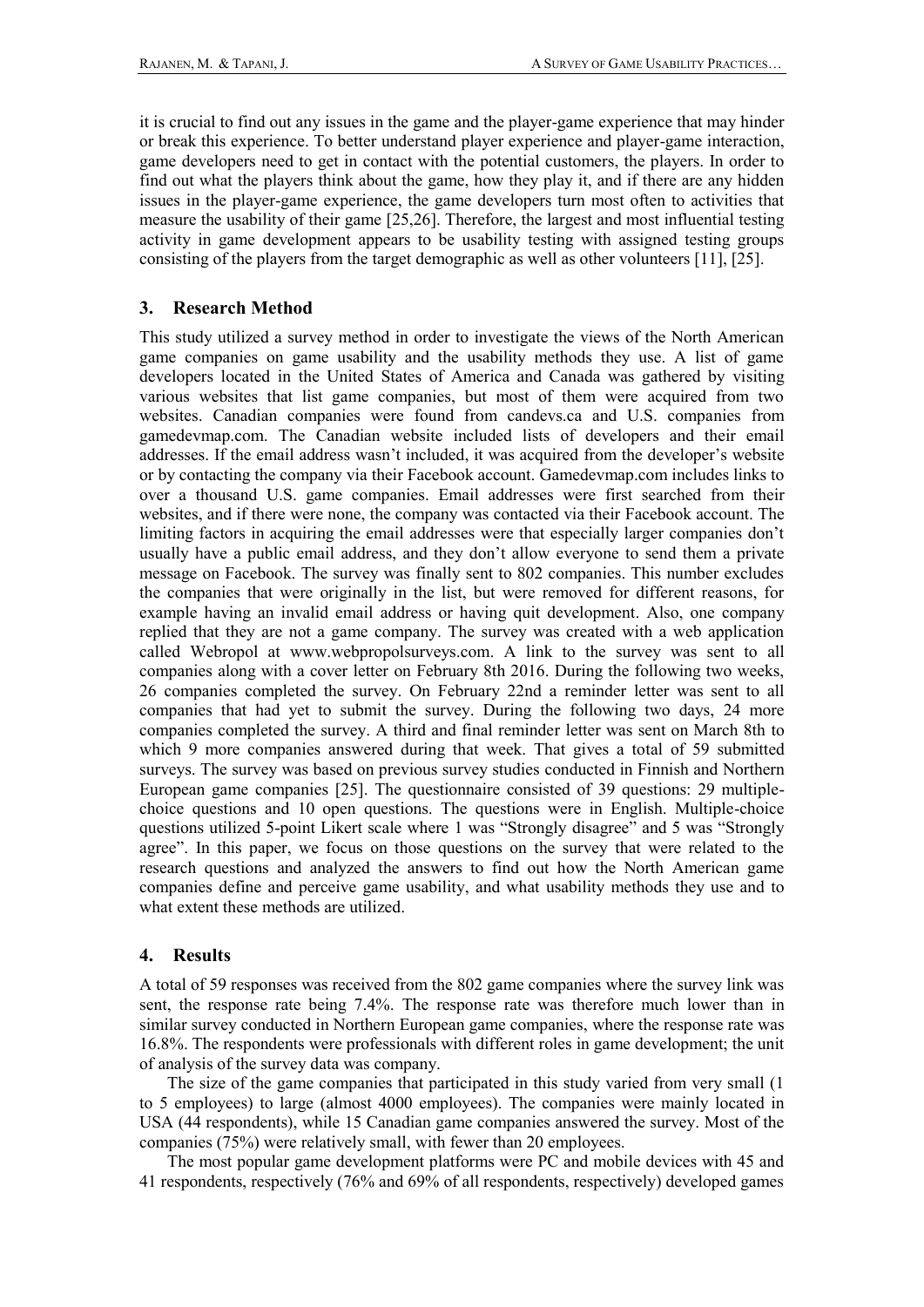for either PC, mobile devices or both of them. Consoles (PS4, PS3, Xbox 360, Xbox One and handheld game consoles) were the preferred platform for 21 game development companies developing games for either one or many of them. Action (26 respondents) and puzzle (19 respondents) games were the most popular genres among the respondents, while MMO (4), FPS (4), fighting (6) and racing (6) games were least popular genres.

#### **4.1. Usability Evaluation**

Respondents regarded usability to be very important in games (Table 1, average score 4.68 on 5-point Likert scale) and also in productivity software (4.78). In total, 50 companies (84.7%) reported some form of usability activity during game development.

In most cases (40/50), the company itself is in charge of the usability evaluation but there were ten companies which said that a publisher is in charge of usability activities jointly with the game company. The reason for using different usability activities varied a lot. Some companies wanted to know what makes the users frustrated and quit the game. Some focused generally on design and playability improvements. Others were concerned for example about bugs, gameplay and user interface issues, tutorial needs, game mechanics, and intuitiveness. The one word that kept repeating itself from answer to answer was "intuitive". One of the most important things for the companies seems to be to make the game intuitive in all possible aspects so to maximize engagement, immersion, enjoyment and flow.

Even though companies said usability to be important, nine game companies reported that they did not conduct usability activities. Most of these companies considered usability activities to be too expensive or too time consuming. Some reported that they did not have enough experience to conduct usability activities, and only one company reported that it is not worthwhile for them to do usability activities. Additionally, some companies mentioned that they are "*not a large enough studio to spend resources on dedicated usability staff*" or that they have not completed their first product yet. Interestingly the majority of the companies in this study not conducting usability activities were not among the smallest companies. There were 24 companies in the whole study that had five employees or less, but from the nine companies that did not do usability activities there were only three.

Most of the reasons for not conducting usability activities referred to the lack of expertise and resources (Table 2). However most of these companies were interested in conducting usability activities in the future and perceived usability as being very important in games.

| Table 1. Importance of usability in games (5-point Likert scale: 1=not important, 5=very |
|------------------------------------------------------------------------------------------|
| important, number of responses and percentage)                                           |

|  |           |             |                         | Total    | Average |
|--|-----------|-------------|-------------------------|----------|---------|
|  | $(5.1\%)$ | (22%)<br>∸∽ | (72.9%)<br>$\sim$<br>43 | ςс<br>-- | 4,68    |

| Reason for not conducting usability activities                | <b>Number of responses</b> |
|---------------------------------------------------------------|----------------------------|
| They are too expensive                                        | h                          |
| We do not have enough expertise to conduct them               |                            |
| They are too time consuming                                   |                            |
| We do not perceive them as worthwhile                         |                            |
| Company is not large enough to have dedicated usability staff |                            |
| We have not yet completed our first game production           |                            |
| Not specified                                                 |                            |

# **Table 2. Reasons for not conducting usability activities (number of responses)**

The game companies started usually to test and evaluate the usability of their games when a working prototype was available (39 out of 50 respondents). This testing and evaluation of game usability continued until the release version of the game. By conducting usability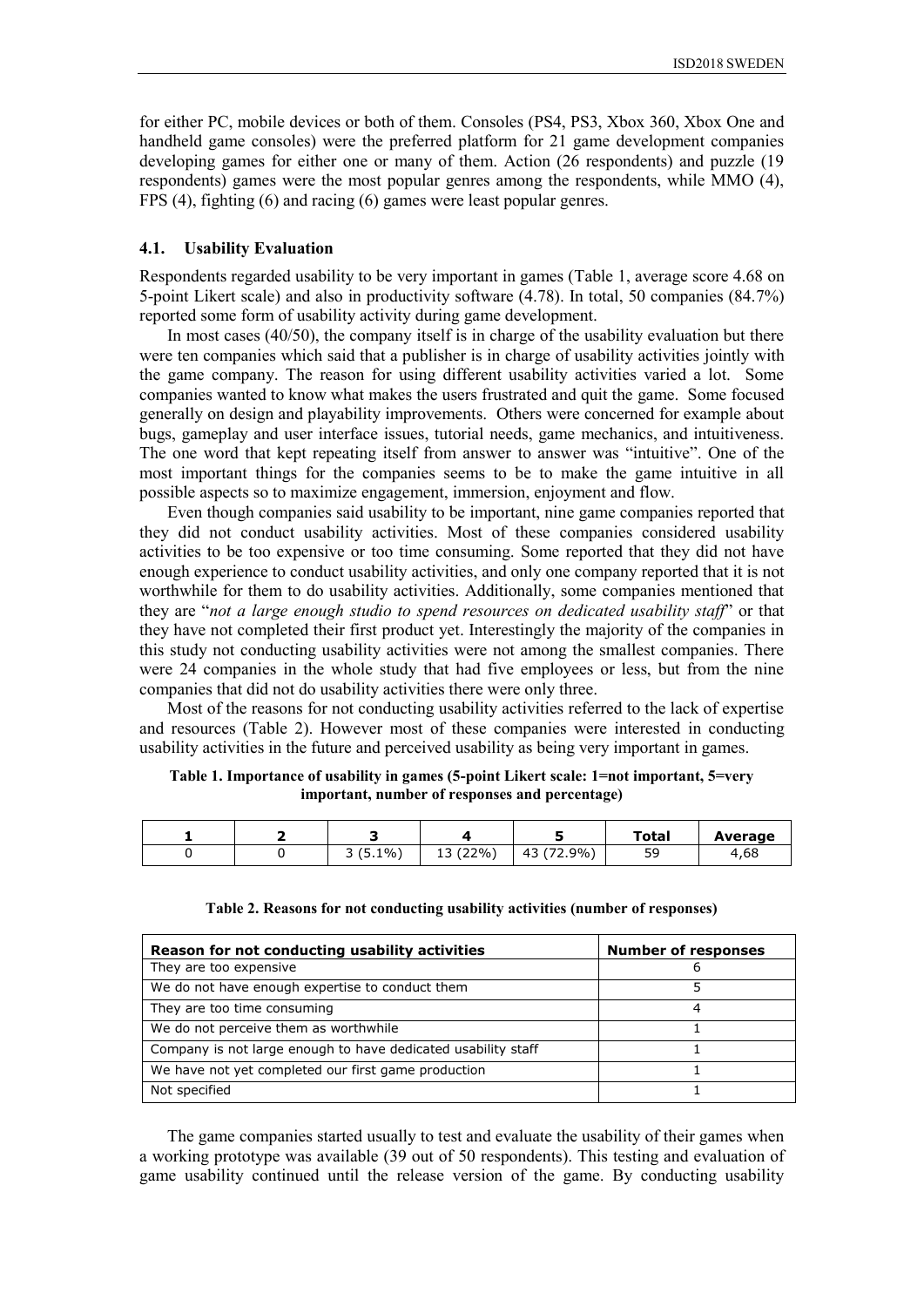activities, the game companies were trying to find out issues concerning enjoyment, controls, interface, playing experience, intuitiveness, game design and gameplay. Table 3 illustrates the development phases where game companies tested and evaluated game usability.

| Game usability is tested with                               | <b>Game companies</b><br>conducting usability<br>activities (total 50) |
|-------------------------------------------------------------|------------------------------------------------------------------------|
| Paper prototype or low-tech prototype                       | 12                                                                     |
| Working prototype or high-tech prototype                    | 39                                                                     |
| First playable version of the game or minimum playable game | 43                                                                     |
| Alpha version                                               | 45                                                                     |
| Beta version                                                | 45                                                                     |
| Release version                                             | 37                                                                     |
| Competitors' product                                        | 17                                                                     |

|  |  |  |  |  | Table 3. Different stages where North American game companies test game usability |  |
|--|--|--|--|--|-----------------------------------------------------------------------------------|--|
|--|--|--|--|--|-----------------------------------------------------------------------------------|--|

# **4.2. The concept of game usability**

The respondents characterized the game usability consisting of user experience, controls, and user interface. Furthermore, the majority of the companies identified the level of challenge, game mechanics, gameplay, and flow being also important components of game usability. Fun was the least identified component of game usability, but regardless 61% of all the companies identified it as being an important aspect of game usability. There were no significant differences in the characterizations of game usability between the companies that conducted usability activities and the companies that did not conduct usability activities.

The respondents were also asked to give their own definition of game usability and 46 out of 59 companies gave their own definition. From these open answers emerged the characterization of game usability being about making the game easy and intuitive to learn and easy to use. Immersive experience was described as being reached when the interface layer of the game seems to disappear as the player does not have to make conscious effort interacting with the controls and the interface. The development of more easily understandable user interfaces and controls and finding problems in user experience and playability were mentioned as important goals in order to achieve good game usability. The following extracts are the best examples of definitions illustrating the diversity from respondents' answers to how would they define game usability:

- *"Making as much of the player interaction from launch to play as intuitive as possible with as little need for explicit "explanation" as possible."*
- *"How smooth and frictionless, intuitive, and painless the interaction is. There's a linear correlation between usability and experience."*
- *"The ability for a game to be enjoyed by a player without impediment."*
- *"Measurement of friction the player feels between using the game controls/UI and experiencing the fun/interesting aspects of the game."*
- *"The ease and comfort by which players of all types behave in accordance with the designer's intent."*
- *"Game is easy to pick up and navigate. Information is presented in an effective, intuitive, non-intrusive manner."*
- *"How easily and efficiently the players can navigate their way through, and access the options and features of the game."*

Some definitions were more general in their nature and some more focused on a specific game genre. Most of the definitions had similarities in some way, aspect, or characterization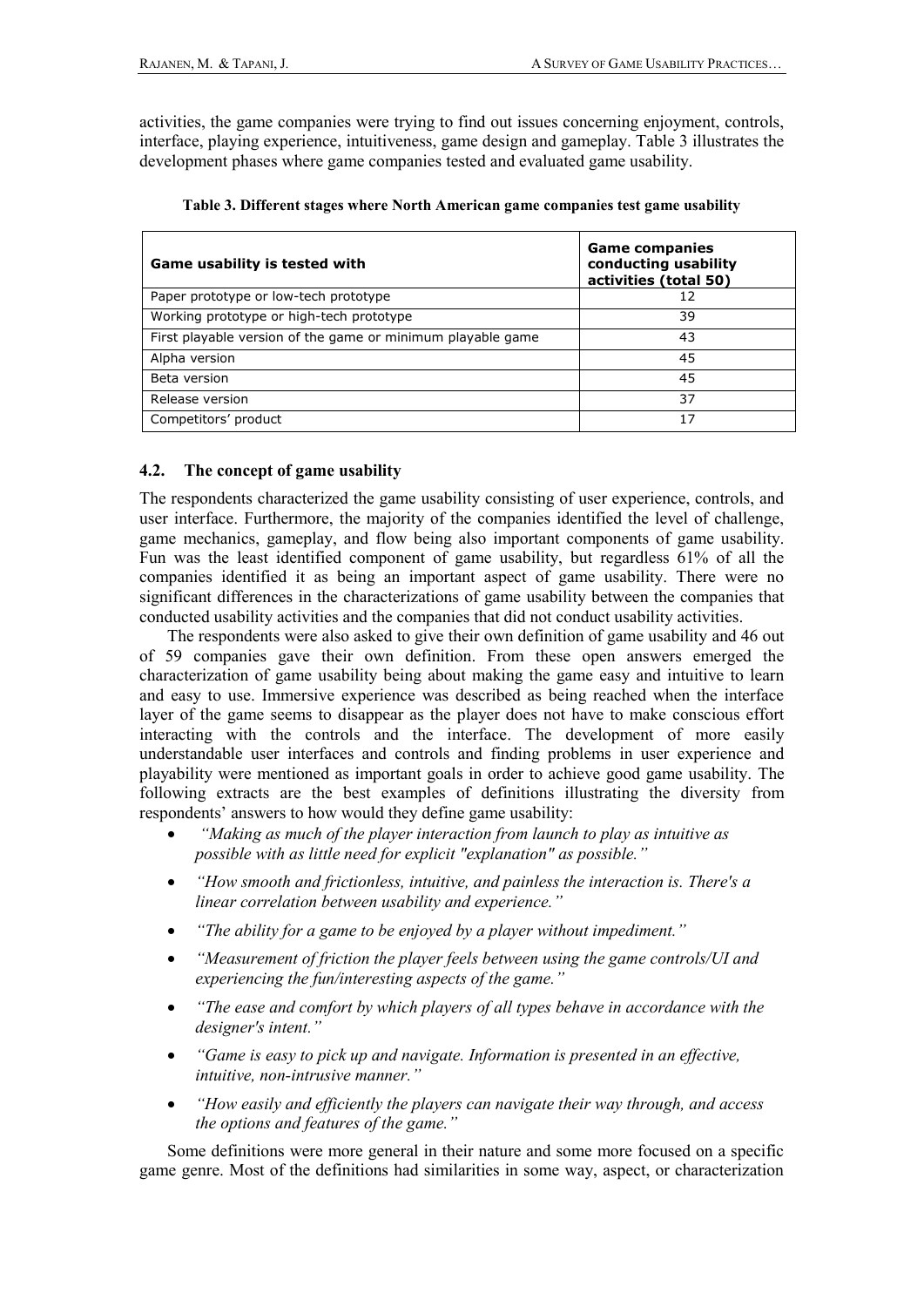and the following words emerged from the coding of these open game usability definitions: intuitiveness, immersiveness, minimal frustration, logic, transparent interface, understandability, learnability, memorability, and efficiency.

#### **4.3. Usability methods**

Game companies used many different usability methods as part of their game development process. These methods have been tailored to fit the current needs of the company. Large game companies were using more usability methods than the smaller ones, likely due to having larger resources and dedicated usability personnel.

The surveyed companies used as test participants mostly the friends and acquaintances of their employees (41 of 50), own employees (39/50), players from the target group of the game (31/50), and random persons (25/50) when conducting game usability evaluation. Other answers included Youtube and Twitch streamers, local and global expert players, Expo/trade show attendees and industry advisors. The companies conducted the usability evaluation and testing mostly in their own office premises, but testing online, at home, in the test laboratory, or in the field (cafes, public events, and universities) were also reported by few companies. The types of tasks given to test participants were structured tasks, open tasks, and no tasks (observation of natural playing). Table 4 illustrates what kind of test participants North American game companies have in their game usability evaluation.

| <b>Test participant</b>   | <b>Game companies conducting</b><br>usability activities (total 50) |
|---------------------------|---------------------------------------------------------------------|
| Friends and acquaintances | 41 (82%)                                                            |
| Own employees             | 39 (78%)                                                            |
| Target group players      | 31 (62%)                                                            |
| Random persons            | 25 (50%)                                                            |
| Other                     | 7(14%)                                                              |

**Table 4. Test participants of game usability evaluation**

The most used usability method was playtesting, which was used by every company (50 of 50 companies using usability methods). The second most popular method was observation of gameplay, which was used in 84% of the companies (42/50). Usability testing (27/50) was the third most popular method (54%), closely followed by focus groups (23/50), questionnaires (22/50), interviews (20/50), think-aloud (20/50), data logging (17/50), and recorded play-sessions (15/50). The least used methods were cognitive walkthrough (12/50), heuristic evaluation (10/50), empirical guidelines (5/50), pluralistic (3/50) walkthroughs and eye tracking (0/50). Although it was a company with five employees or less that used the least amount of methods while the largest company used the most methods, there was not a clear link between the number of methods used and the size of the company. Table 5 presents the usability methods used in North American game companies.

**Table 5. Usability methods used in North American game companies**

| Method                       | <b>Game companies conducting</b><br>usability activities (total 50) |
|------------------------------|---------------------------------------------------------------------|
| Playtesting                  | 50 (100%)                                                           |
| Observation of live gameplay | 42 (84%)                                                            |
| Usability testing            | 27 (54%)                                                            |
| Focus groups                 | 23 (46%)                                                            |
| Questionnaires               | 22 (44%)                                                            |
| Interviews                   | 20 (40%)                                                            |
| Think-aloud                  | 20 (40%)                                                            |
| Data logging                 | 17 (34%)                                                            |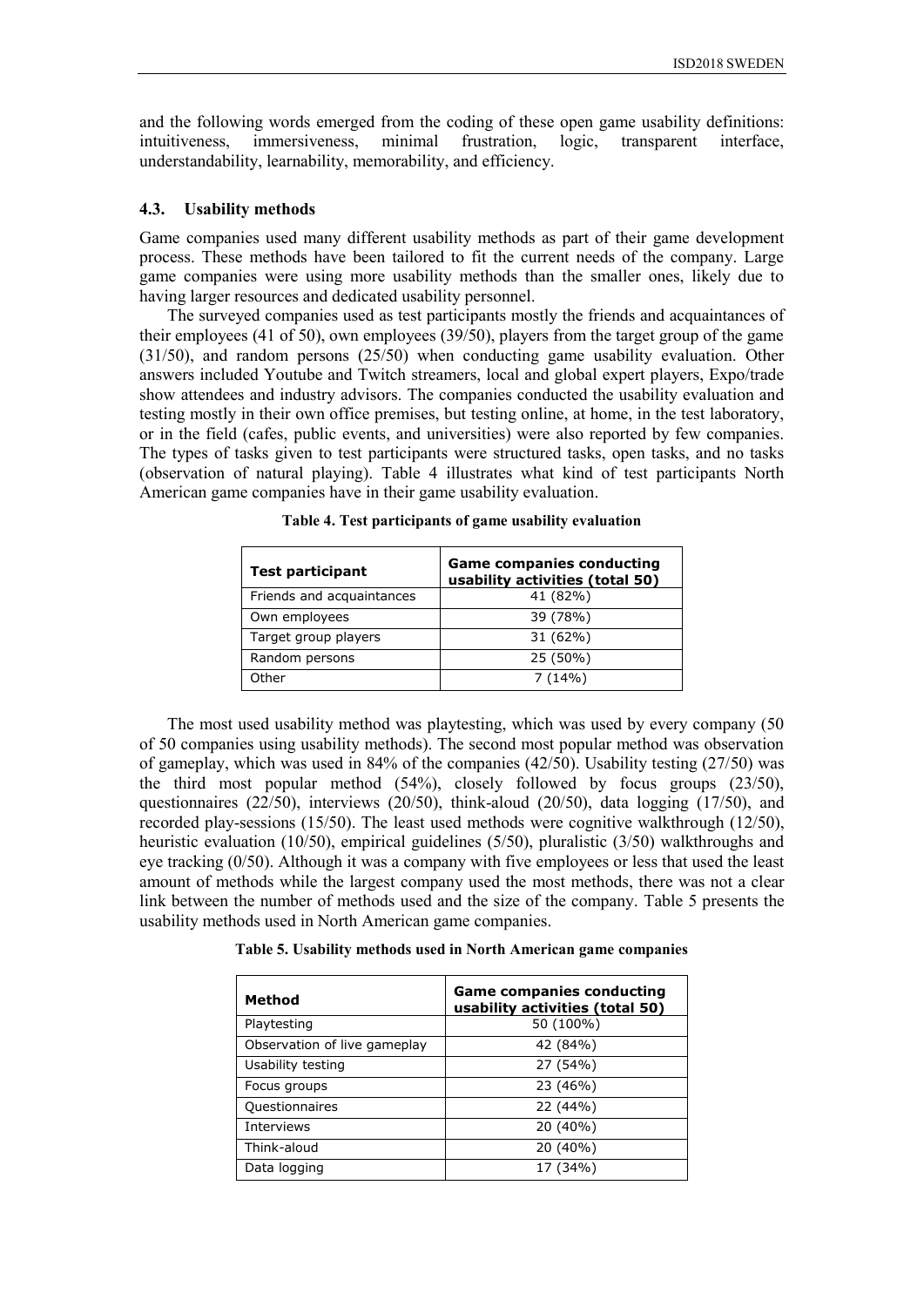| Recorded play-sessions  | 15 (30%)  |
|-------------------------|-----------|
| Cognitive walkthrough   | 12 (24%)  |
| Heuristic evaluation    | 10 (20%)  |
| Empirical quidelines    | $5(10\%)$ |
| Pluralistic walkthrough | 3(6%)     |
| Eye tracking            | $0(0\%)$  |

When asked about what new methods game companies might try in the future, the most popular method was recorded play sessions (10 of 50), followed by data logging (9/50), questionnaires (8/50), usability testing (6/50), interviews (6/50), heuristic evaluation (5/50) and eye tracking (4/50). Table 6 illustrates which usability methods were considered for future use.

| Table 6. Usability methods considered for future use |  |  |  |  |  |  |
|------------------------------------------------------|--|--|--|--|--|--|
|------------------------------------------------------|--|--|--|--|--|--|

| <b>Test participant</b>    | <b>Game companies conducting</b><br>usability activities (total 50) |
|----------------------------|---------------------------------------------------------------------|
| Recorded play-<br>sessions | 10 (20%)                                                            |
| Data logging               | 9(18%)                                                              |
| <b>Questionnaires</b>      | 8 (16%)                                                             |
| Usability testing          | 6 (12%)                                                             |
| Interviews                 | $6(12\%)$                                                           |
| Heuristic evaluation       | $5(10\%)$                                                           |
| Eye tracking               | 4(8%)                                                               |

Regarding the question if the usability methods and the way they are used have stabilized, only five companies chose the most extreme options for answer, emphasizing that the companies have not yet stabilized their usability methods and the way they use them (Table 7).

| Answer            | <b>Game companies conducting</b><br>usability activities (total 50) |
|-------------------|---------------------------------------------------------------------|
| Strongly disagree | $1(2\%)$                                                            |
| Somewhat disagree | 19 (38%)                                                            |
| Undecided         | 19 (38%)                                                            |
| Somewhat agree    | 16 (32%)                                                            |
| Strongly agree    | 4(8%)                                                               |

**Table 7. Our usability methods and the way we use them have stabilized**

### **5. Discussion and conclusions**

This paper aimed to answer the following research questions:

RQ1: How the North American game companies define game usability?

RQ2: How the North American game companies perceive game usability?

RQ3: What usability methods are used in the North American game industry to improve game usability and to what extent these methods are utilized?

Regarding the RQ1, the responses showed that the North American game companies define game usability as consisting of user interfaces and controls and in addition also a mixture of usability as it is traditionally defined added with aspects from definitions from user experience, fun, engagement, and playability. Thus, the surveyed game companies regarded game usability as a broad concept that includes aspects from definitions of usability, user experience, and playability, such as user interface, controls, user experience, fun, flow, engagement, level of challenge, gameplay, and game mechanics, in line with the definitions in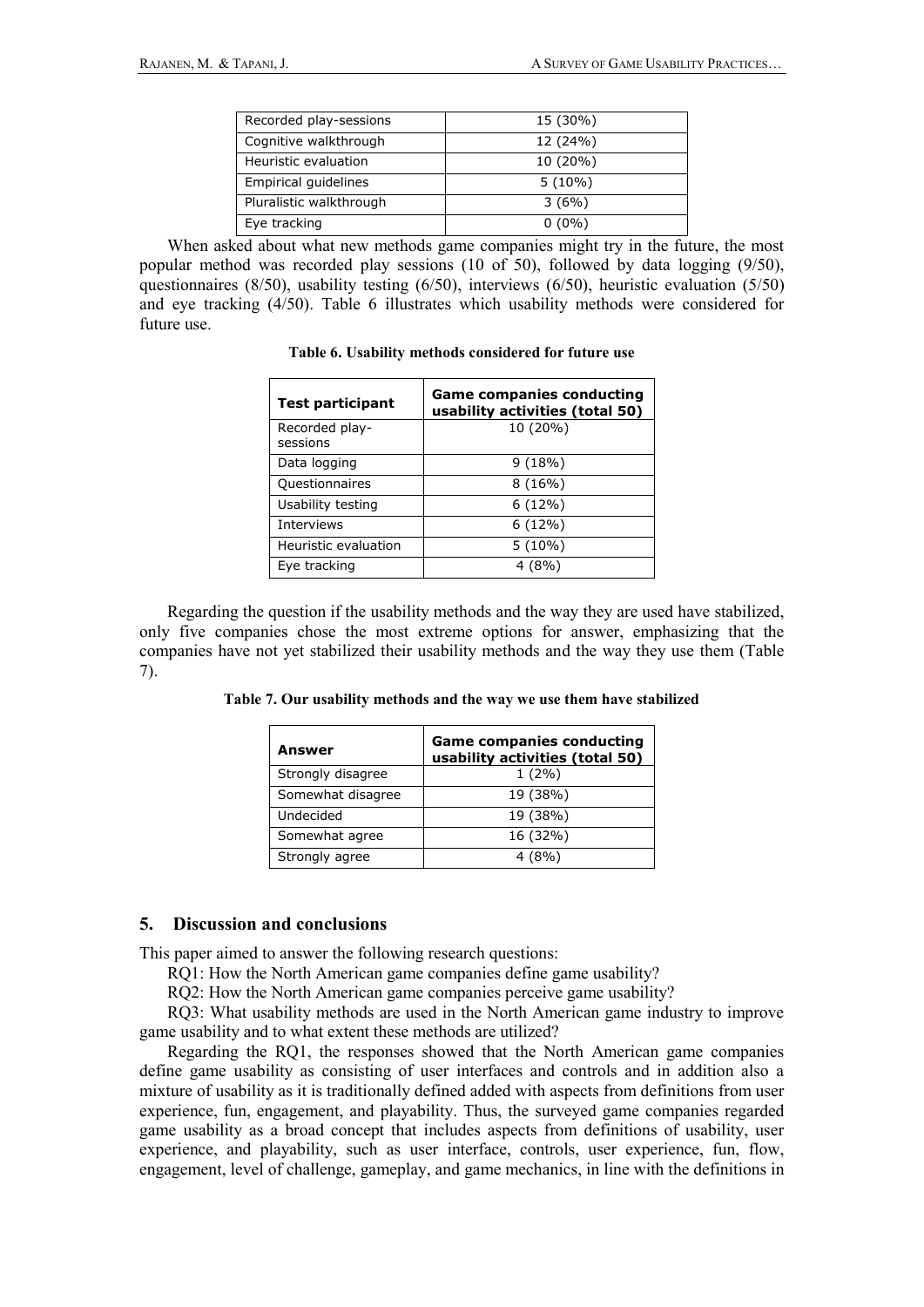[7], [10], [18,19]. Finding problems in user interface and playability, as well as developing more understandable user interfaces and controls were seen as important goals for game usability. 46 companies gave their own usability definitions in the survey. For the North American game companies game usability seems to be about making the game easily approachable for the players, intuitive to learn, and easy to use. The majority of the companies in this study thought that game usability consists of user interfaces, controls, user experience, level of challenge, game mechanics, gameplay, flow, and fun. Some would isolate user interfaces, controls, and user experience as usability issues, and the rest as gameplay issues. Therefore, from the key words of these definitions and the frequency of their use, a new game usability definition can be formulated: "*Game usability is the extent to which a game allows the users to complete their tasks intuitively and with minimal frustration, the user interface not coming between the player and the fun*." While there can be also other kinds of problems coming between player and fun, such as wrong difficulty level or bugs in game mechanics, this game usability definition means that the user does not have to infer or think too much to acquire the information needed to complete certain tasks. Therefore, the interface layer between the player and the fun should be as transparent as possible in order to give an immersive experience to the players. Other key words from the definitions that the companies gave are closely related to this definition, such as transparent interface, learnability, memorability, efficiency, and immersiveness. These results are in line with the study done in Northern Europe [25], with the exception that Northern European game companies did not consider fun as important aspect of game usability as North American game companies did. Overall, the definitions of game usability that the game companies gave in both North America and Northern Europe were surprisingly similar and words such as intuitiveness, learnability, immersiveness, and transparent user interface were the most common key words in both regions. These results are in line with other studies pointing out that also usability professionals refer to a variety of characteristics and attributes associated with usability and that a longitudinal studies might observe evolution of views on usability within different socio-cultural groups based on the usability maturity of that community [23].

Regarding the RQ2, the responses in this study indicate that the North American game companies perceived usability as a very important factor in game development. This is in line with the study done in Northern Europe, where the companies also agreed strongly about the importance of usability in game development context [25]. Furthermore, the North American game companies identified usability activities such as usability testing and evaluation as being useful and important. This result is supported by studies where game usability and the quality of user interface of the game are very important for players as a deciding factor when they want to buy a game [24]. One reason for this opinion among players could be that players do not want to invest money and time on games with poor usability and user interface, which most likely would be spoiling their fun. Usability methods can help game developers to find issues that hinder players from having fun while playing the game and also to help identify other problems in the game [4], [25].

However, although usability was seen as a very important factor in games, not all companies conducted usability activities to test and improve the usability of their games. This was the case primarily in small companies (1-5 employees), which responded that they lacked the expertise and resources to conduct usability activities as part of their game development. This perceived expensiveness of usability activities was reported by North American game companies as the main reason for not doing them. This is in line with the results from Northern European game companies [25]. For the North American game companies, time consumption was another major reason for not conducting any usability activities, while in Northern Europe time consumption was a concern for only one game company. Nevertheless, most of the North American game companies not currently doing usability activities were interested in conducting them in the future if required expertise and resources would become available. In this study, nine companies did not perform usability activities. Six of those companies said them to be too expensive to do. Even though it might seem that formal usability evaluation methods cost extra, the long term benefits of better usability will eventually surpass the short term costs of usability methods [26]. Based on the answers, the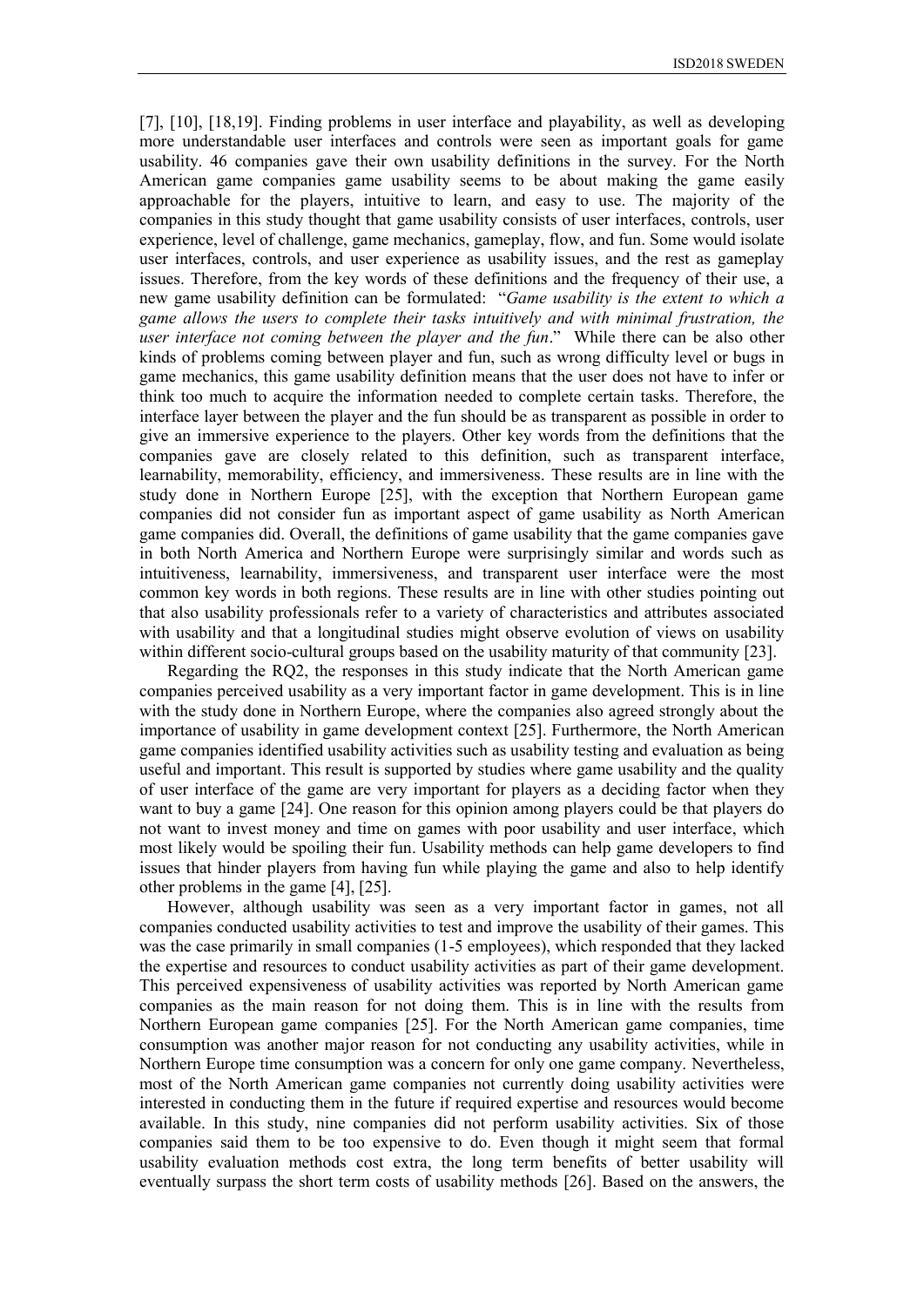lack of human resources does not always have to be the reason for not doing usability activities. Some companies that had five employees or less used as many as ten different methods to test and evaluate their games, and there wasn't a clear correlation between the number of methods used and the size of the company.

Regarding the RQ3, the North American game companies in this study used multiple usability methods. These usability methods were tailored to fit the current need of the company. Large game companies used more usability methods than the smaller ones; this fact is not surprising and reflects also the status of usability work in "traditional" software development companies (cf. [3], [9]). The game companies usually started testing game usability when they had a working prototype and the testing continued until the game was released. The most commonly used usability methods were playtesting and observation of gameplay, followed by a group of other methods that were almost equally popular and that were used in 40-54% of the companies. These methods were usability testing, focus groups, interviews, think-aloud, filmed play-sessions, questionnaires, and data logging. Among the least used usability methods were pluralistic and cognitive walkthroughs, empirical guidelines, eye tracking and heuristic evaluation. Three of the North American game companies used pluralistic walkthrough while none of the North European companies used it, while three Northern European game companies used eye-tracking while none of the North American game companies reported using eye-tracking. Pluralistic walkthrough is indeed more suitable for evaluating productivity software with "rich" user interface by employing paper prototypes, and this fact may explain the lack of use among game companies. However, the responses from North American game companies seem to somewhat disagree with the literature, which identifies think-aloud, Rapid Iterative Testing & Evaluation (RITE), heuristic evaluation, playtesting, and A/B testing as being the most common and effective methods for analyzing player experiences. The responses related to use of heuristic evaluation as usability evaluation method in North American and North European game companies is analyzed comprehensively in another study [27].

The companies in this study usually use their own applied versions of usability methods rather than follow pre-written instructions step-by-step. The methods and the way they are used have not yet stabilized for many of the developers, which is understandable for small and young companies still experimenting and trying to find the best methods and the ways to use them. Companies need to aim for stabilizing their methods in order to make the evaluation process more efficient. As an example, the biggest participant of this study was a company responsible for some of the most critically acclaimed games ever. Even though they might need to tweak their methods and create for example new heuristic lists to suit different games, the methods and the way they are used essentially remain the same.

The results of this study indicate that among the identified methods, only playtesting seems to be widely used in North American game companies, being used by all companies that were conducting usability activities. Gameplay and usability testing were used in over half of the companies (84% and 54%, respectively), while heuristic evaluation was used only in ten companies (20%). Furthermore, none of the companies responded that they were using A/B testing or RITE as a method testing. It seems that the North American game companies would need more information and expertise about different available usability, user experience, and playability methods. Twelve companies used cognitive walkthrough as one of their usability testing method and one company was considering using it in the future, which is surprising when considering the relative lack of published research on using cognitive walkthrough as a method for evaluating game usability.

This paper contributes to the game research, human-computer interaction and usability research and practice with providing a state of the art outlook of the game usability understanding and practice in game companies in North America. The paper provides a contrasting view on how game usability is defined by researchers versus by professionals in the game industry. The results of this paper support the "broader" definition of game usability (cf. [7], [10], [18,19] which includes aspects from "traditional" usability as well as user experience, and adding into it concepts such as fun, playability, immersion, and engagement, as opposed to "narrower" definitions of game usability (cf. [1], [5], [13,14], [20]) following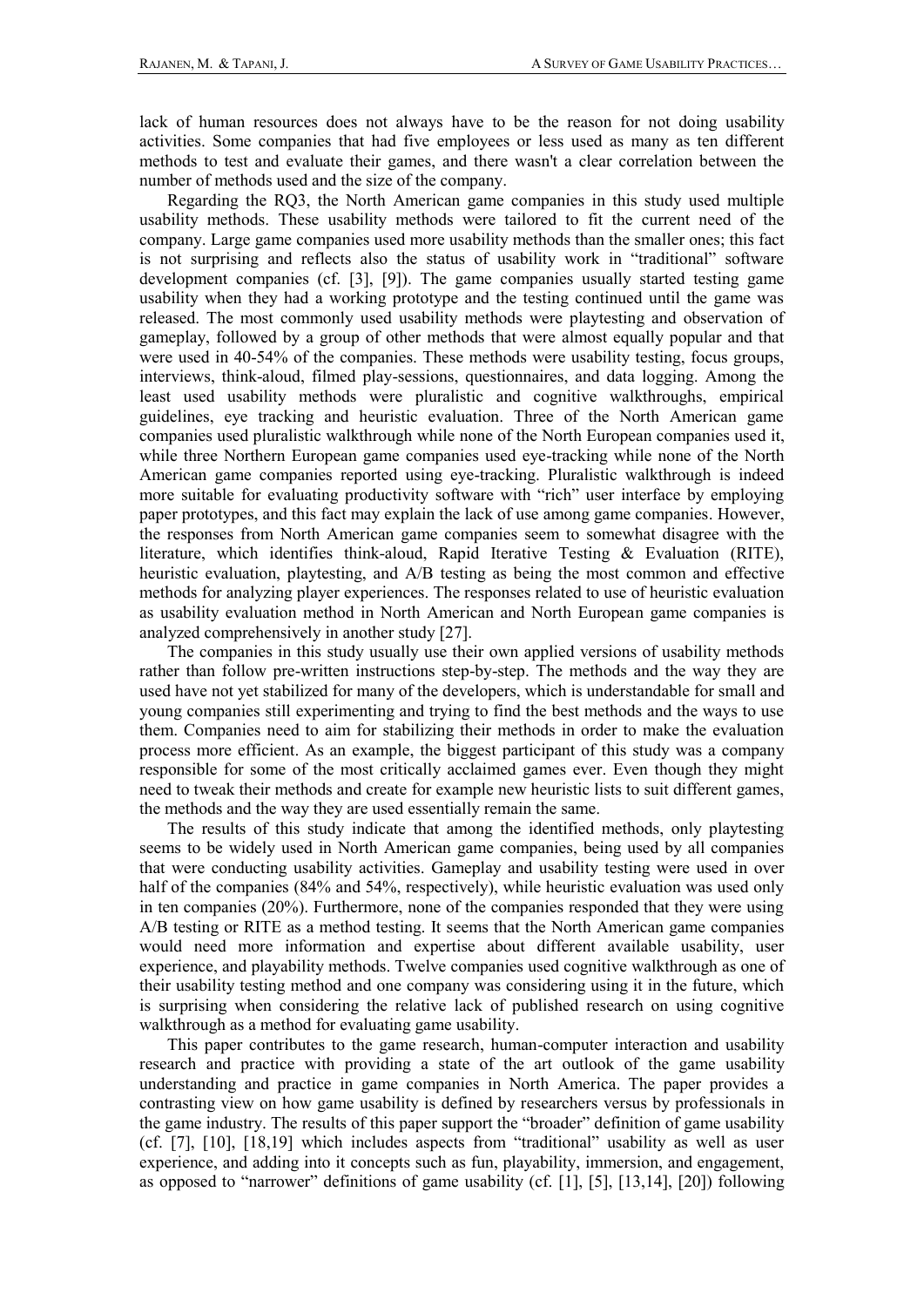more closely the traditional definition of usability by Nielsen [17]. This finding highlights the importance of the development of a standardized terminology and language to bridge the gap between game developers, usability professionals, and usability researchers with respect to their understanding of game usability. Furthermore, a clearer definition of game usability would make it easier to define which specific areas of game design (e.g., controls, interface, storyline) fall on the domain of game designers and which areas fall on the domain of usability specialists. Even though relatively small sample size and response rate are limitations of this study and the generalizability of the results, the findings provide interesting and valuable insight on how the game companies understand game usability and apply usability evaluation methods and practices in their development process.

This paper also contributes to the HCI field; in particular, the game usability research and practice, and the game development industry with providing a better understanding of how well usability methods have spread into modern game development practices, and what usability methods are actively used by the game development companies, and how these methods have been adapted. Furthermore, this paper provides the game development industry with knowledge on usability methods employed by game development companies so to increase their professional expertise and competitive positions and provide users with highquality games. Additionally, this paper contributes to the HCI and game usability research with highlighting the need for developing suitable and easy to use usability methods that do not require lots of expertise or resources; especially small game development companies (1-5 employees) which lack the expertise and resources to use the traditional HCI methods would benefit from this development.

# **References**

- 1. Amaro, A. C., Veloso, A. I., Oliveira, L.: Social games and different generations: A heuristic evaluation of Candy Crush Saga. In: Technology and Innovation in Sports, Health and Wellbeing (TISHW), International Conference on, pp. 1-8 (2016)
- 2. Bernhaupt, R.: User experience evaluation in entertainment. In Evaluating User Experience in Games, pp. 3-7 (2010).
- 3. Bygstad, B., Ghinea, G., Brevik, E.: Software development methods and usability: Perspectives from a survey in the software industry in Norway. Interacting with computers, 20(3), pp. 375-385 (2008)
- 4. Davis J.P., Steury, K., Pagulayan, R.: A survey method for assessing perceptions of a game: The consumer playtest in game design. Game Studies: The international journal of computer game research, 5(1), pp. 1-13 (2005)
- 5. Desurvire, H., Caplan, M., Toth, J. A.: Using heuristics to evaluate the playability of games. In: CHI'04 extended abstracts on Human factors in computing systems, pp. 1509-1512 (2004).
- 6. Febretti, A., Garzotto, F.: Usability, playability, and long-term engagement in computer games. In: CHI'09 Extended Abstracts on Human Factors in Computing Systems, pp. 4063-4068 (2009)
- 7. Federoff, M.A.: Heuristics and usability guidelines for the creation and evaluation of fun in video games. Indiana University, Bloomington. (2002).
- 8. Gaudiosi, J.: New Reports Forecast Global Video Game Industry Will Reach \$82 Billion By 2017. Forbes. (2012)
- 9. Iivari, N.: 'Representing the User' in software development—a cultural analysis of usability work in the product development context. Interacting with Computers, 18(4), pp. 635-664 (2006).
- 10. Järvinen, A., Heliö, S., Mäyrä, F.: Communication and community in digital entertainment services. Prestudy Research Report. (2002).
- 11. Kasurinen, J., Smolander, K.: What do game developers test in their products?. In Proceedings of the 8th ACM/IEEE International Symposium on Empirical Software Engineering and Measurement, p. 1. (2014)